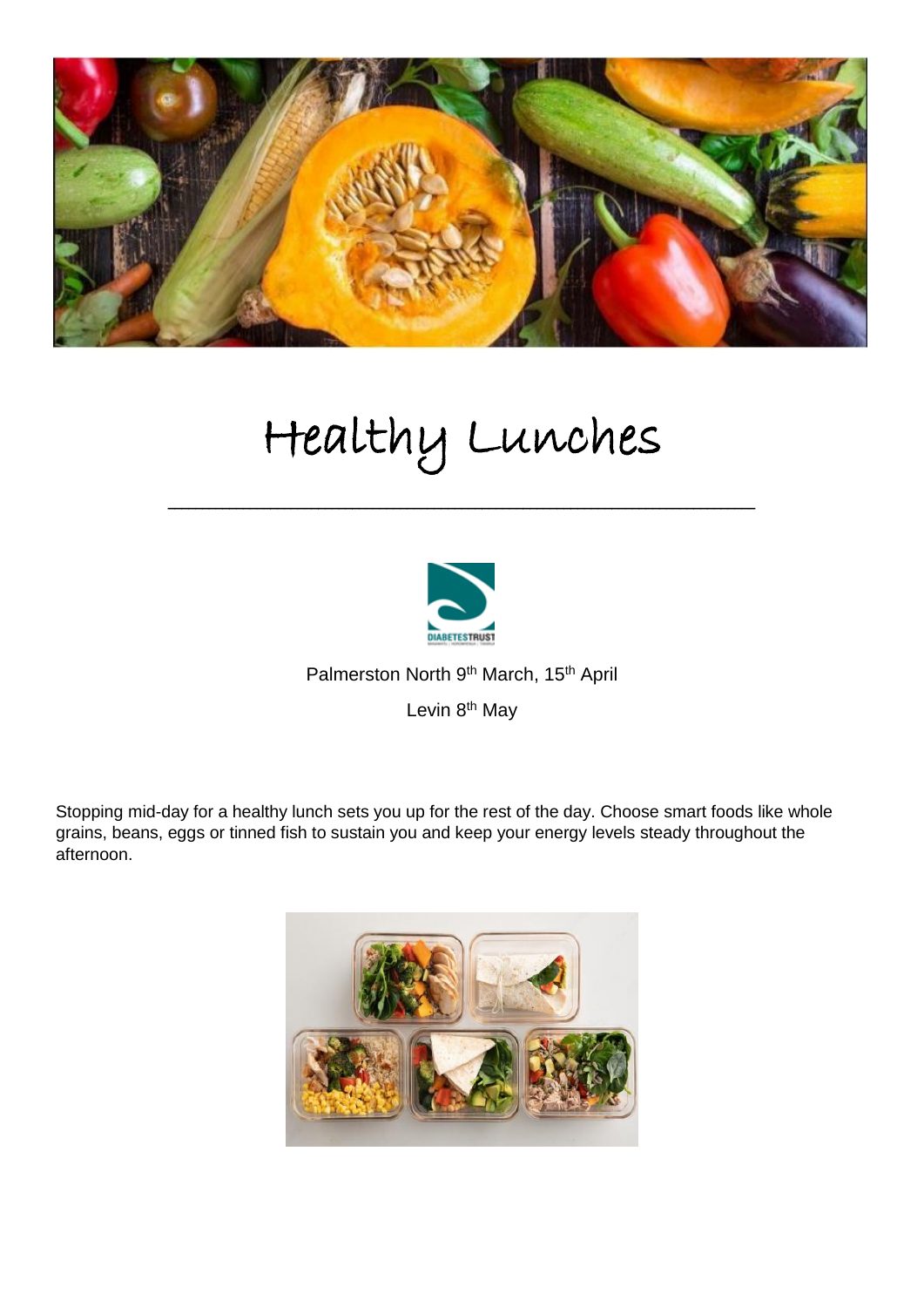

### Pumpkin and Spinach Lasagne

Serves 6 **Prep Time: 20 minutes** Cooking Time: 40 minutes **Recipe adapted from (foodinaminute.co.nz)** 

Ingredients:

- 700g Pumpkin, skin removed and cut into pieces
- 1 tsp Oil
- 1/2 tsp of Nutmeg
- Salt and Pepper
- 500g Cottage cheese
- $\bullet$  2 Eggs
- 350g Packed frozen spinach, thawed
- 400-500mL Passata sauce
- 6 Wholegrain lasagne sheets, large dried sheets
- 1 Cup Tasty cheese, grated

### Method:

- 1. Preheat oven to 180 degrees Celsius
- 2. Chop pumpkin and roast in the oven until soft and golden. When cool, mash and add nutmeg + salt and pepper.
- 3. In a colander, remove as much liquid as possible from the thawed spinach.
- 4. In a bowl mix cottage cheese, eggs and 1/2 cup of grated cheese.
- 5. Pour a small amount of Passata in the base of a lasagne dish. Top with 2 dried lasagne sheets and then evenly spread the mashed pumpkin on top. Add half of the spinach and then half of the cottage cheese mix. Top with another layer of lasagne sheets followed by Passata then the remaining spinach and cottage cheese mix. Finally top with remaining lasagne sheets and Passata sauce.
- 6. Top with grated cheese and cook for 40 minutes or until golden and the pasta is tender.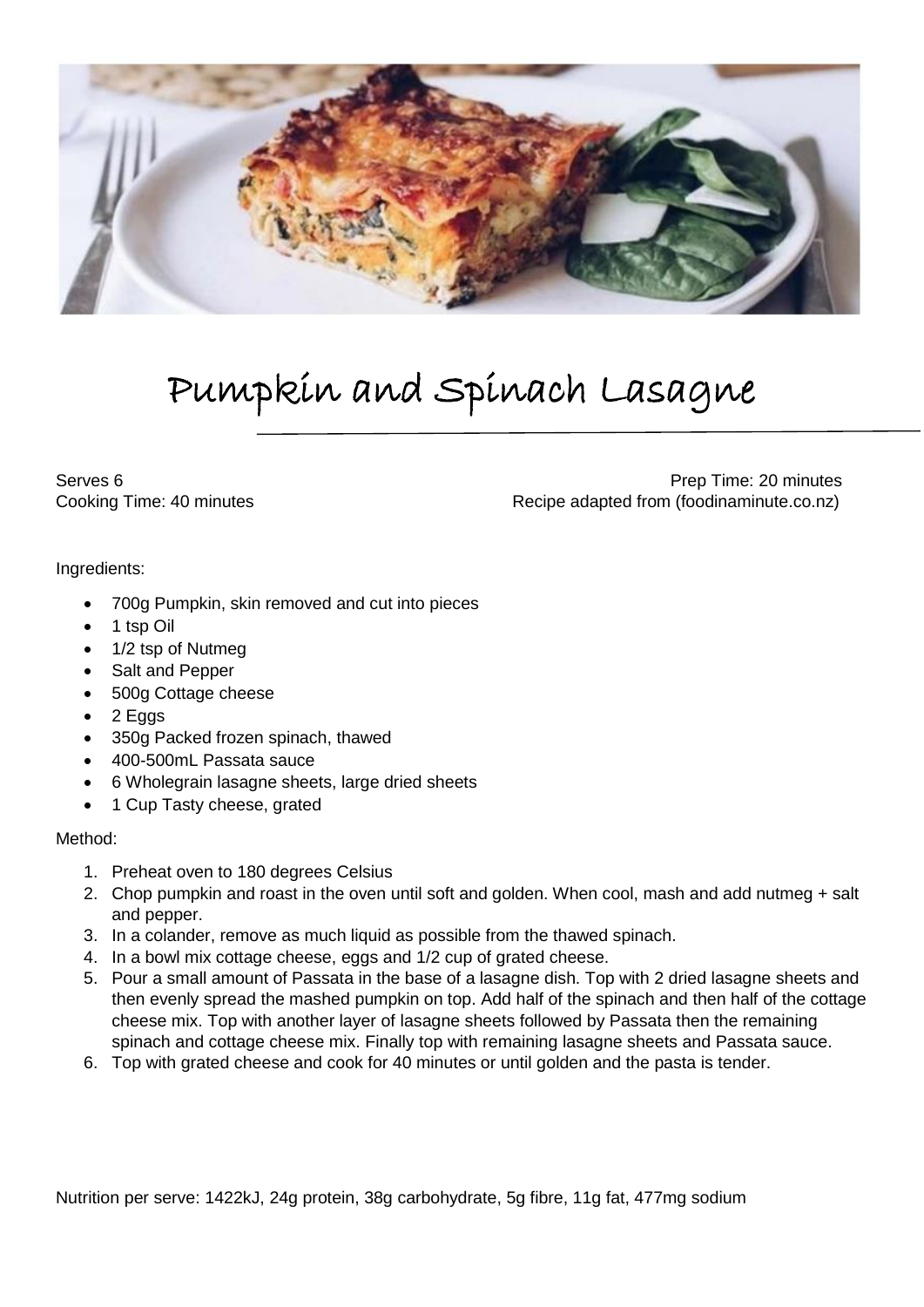

## Savoury Cabbage Pancakes (Okonomiyaki)

Makes 6 **Prep Time: 15 minutes** Prep Time: 15 minutes Cook Time: 25 minutes Cook Time: 25 minutes Recipe adapted from (budgetbytes.com)

Ingredients:

- $\bullet$  3 Eggs
- 1/2 Cup Water
- 1.5 TBSP Soy sauce
- 1TBSP Sesame oil (or other vegetable oil)
- 3/4-1 Cup Plain flour
- 4-5 Cups Green cabbage, shredded
- 1 Carrot
- 3 Spring onions
- Spraying oil, for frying

#### Method:

- 1. Remove wilted leaves from the outside of the cabbage. Cut into quarters and remove core. Thinly slice or shred half of the cabbage or until you have enough for 4-5 cups. Peel and grate the carrot. Slice the spring onions.
- 2. In a large bowl whisk together the eggs, water, soy sauce and sesame oil until smooth. Begin whisking in the flour 1/4 cup at a time, until it forms a thick smooth batter. Add cabbage to batter and mix until evenly covered.
- 3. Heat 1/2 TBSP oil in a non-stick pan over a medium heat. Once hot add 3/4 cup of the batter and press into pan to form a circle 1/2 inch thick. Cover with lid to help soften cabbage as it cooks. Cook for 3-5 minutes or until golden brown then flip and brown the  $2^{nd}$  side. Keep pancakes warm while you cook the remaining batter. Add oil as required.
- 4. Mix sauce ingredients and drizzle over pancakes before serving.

Nutrition per pancake: Energy 593kJ, 6g protein, 18g carbohydrate, 2.6g fibre, 5.1g fat (1.2g saturated fat), 330mg sodium